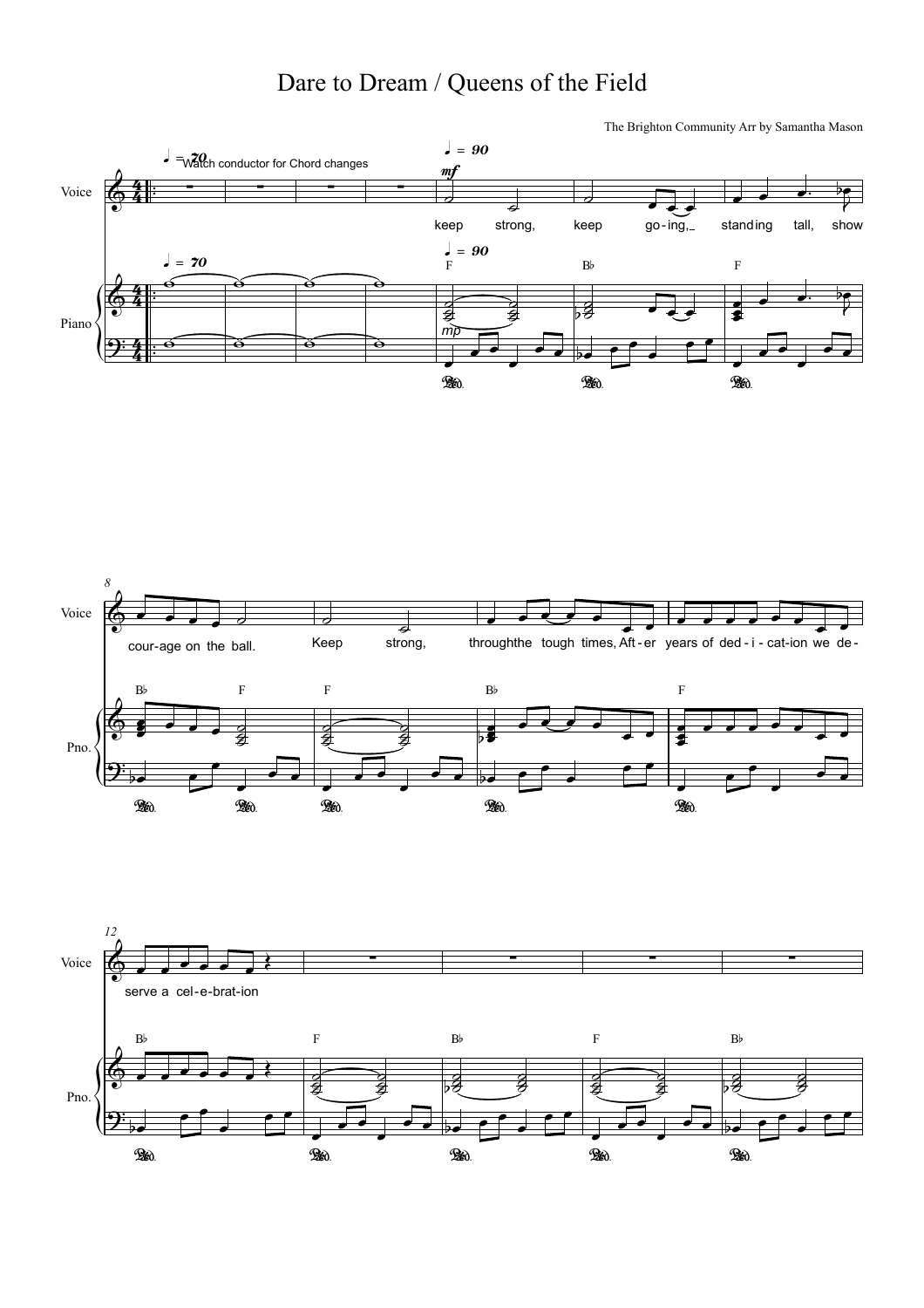





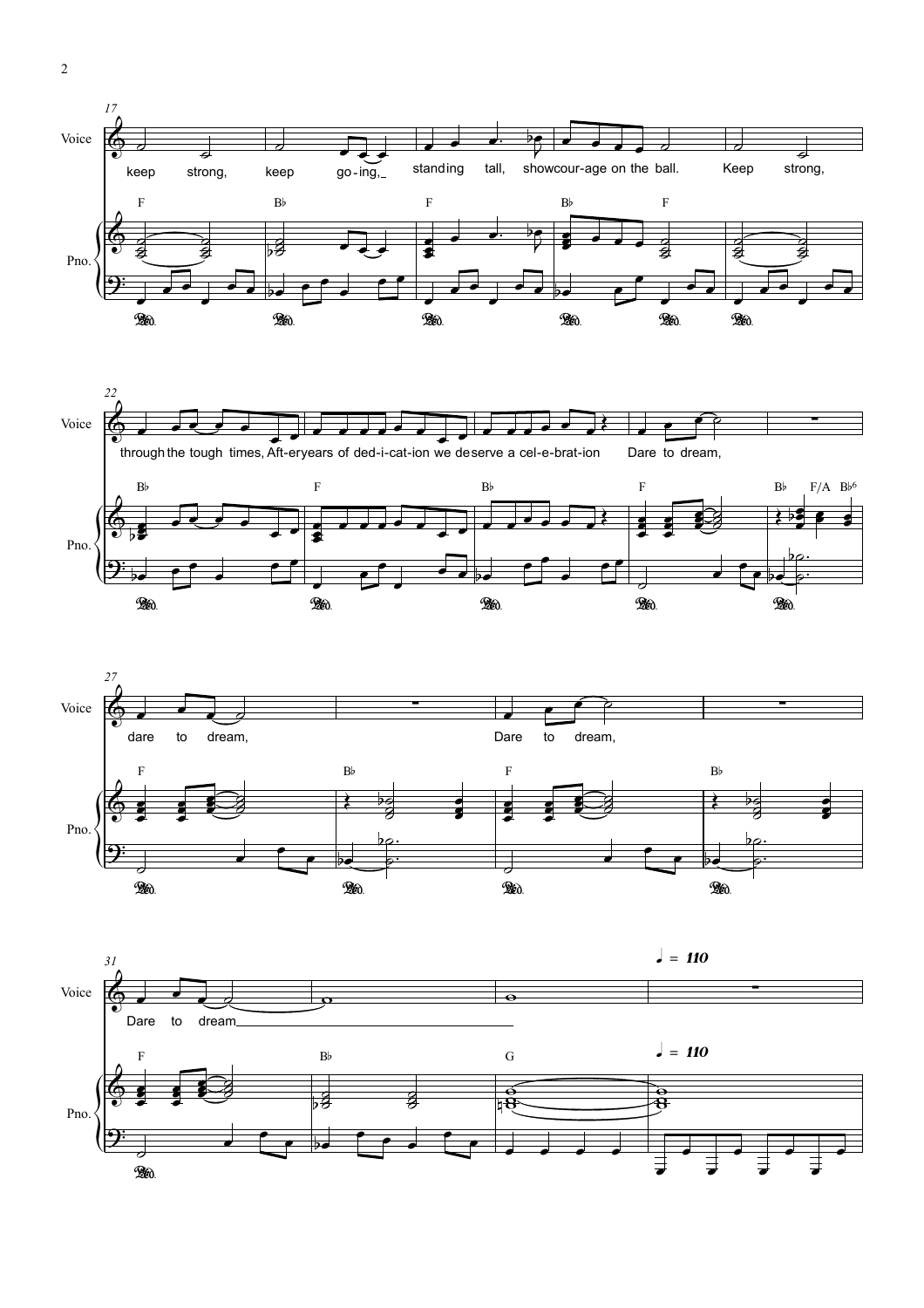



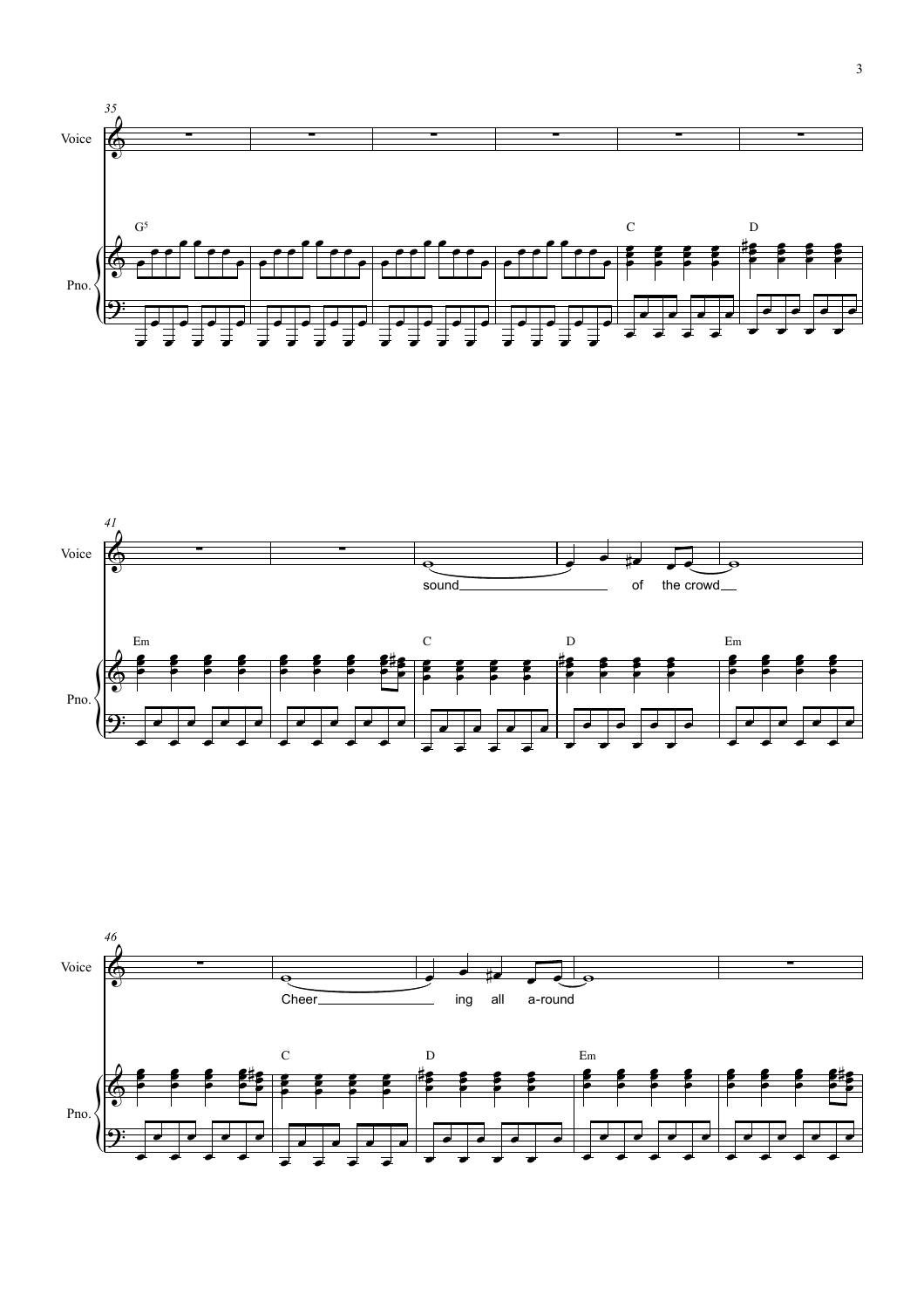







 $\overline{4}$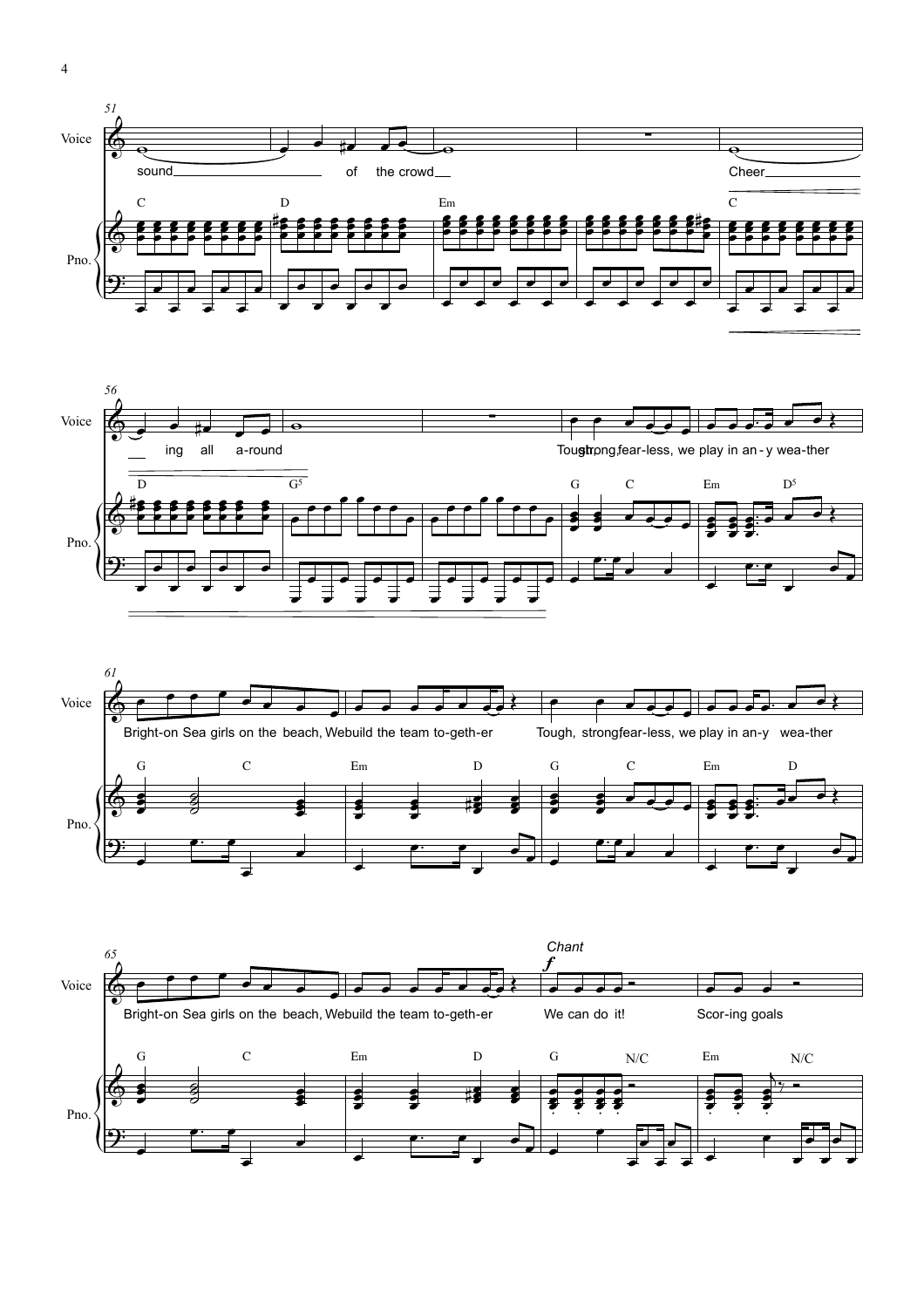



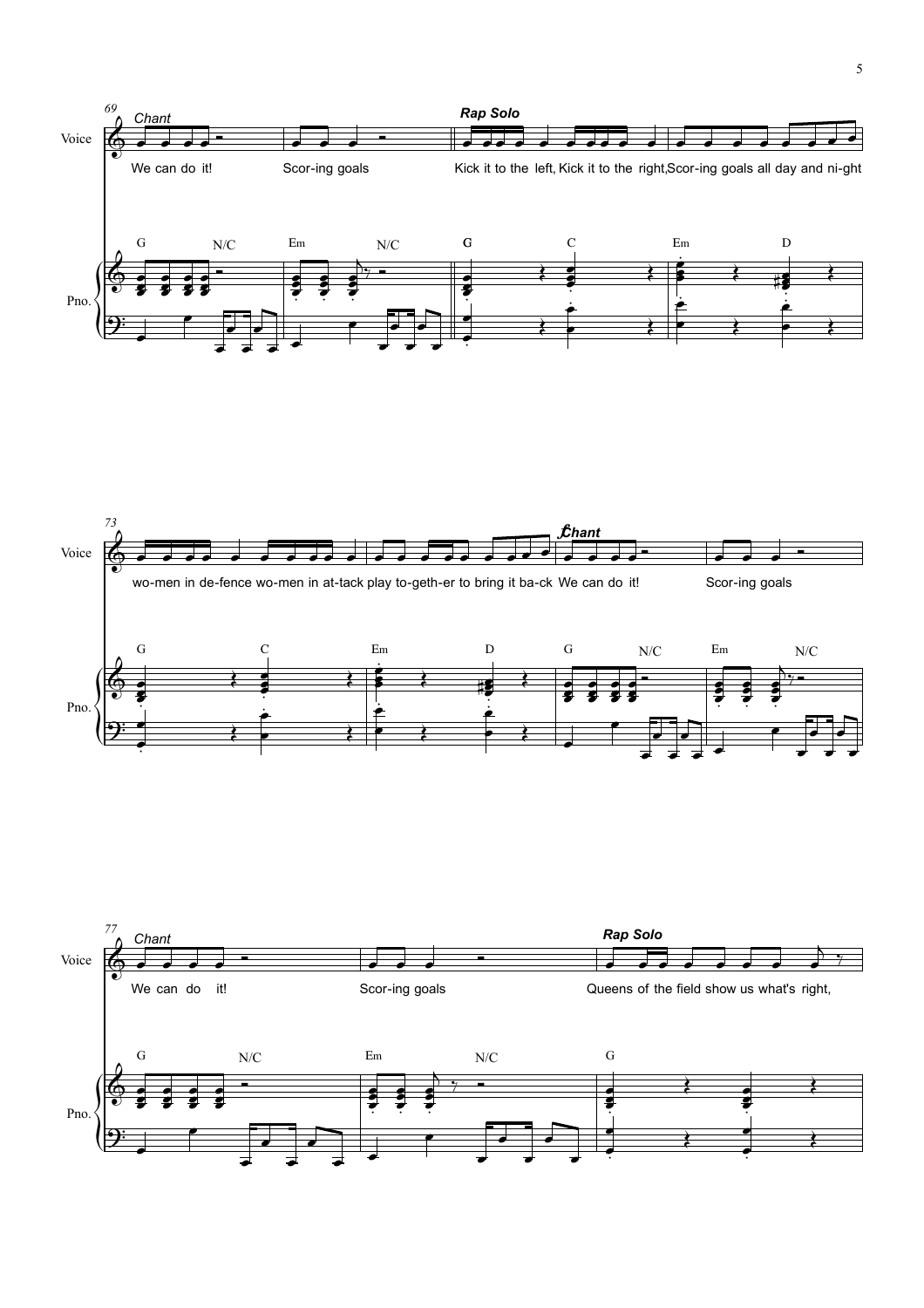